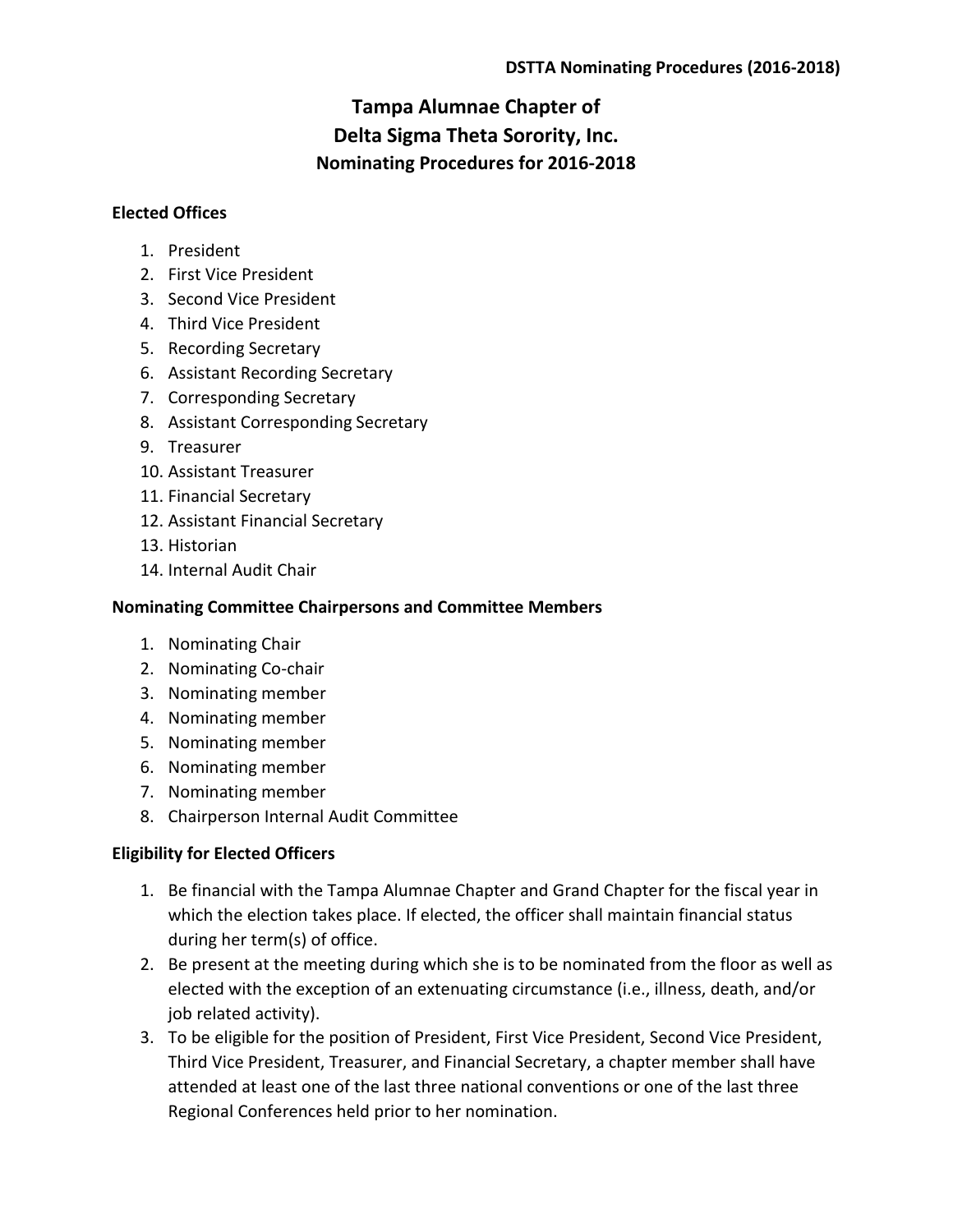#### **Nominating Procedures for Election of Officers**

- 1. Letters of intent from the current officers shall be addressed to the Nominating Committee chair and mailed to the sorority's P.O. Box before the set deadline date **March 7, 2016.**
- 2. Any officer interested in being re-nominated for the position currently held shall submit a letter to the Nominating Committee indicating her intent in March and must be postmarked by the Monday preceding the Executive Board meeting held **March 7, 2016.**
- 3. Members who want to recommend sorors for any position shall submit the names on a form approved by the chapter *(Addendum I)* to the Nominating Committee chair no later than the March sorority meeting. These forms may be submitted at the sorority meeting in March or mailed to the sorority's P.O. Box by **March 26, 2016.**

## **Timeline Overview**

**February** – Present Information to executive board and sorority meeting

**March** – Receive nomination forms at the executive board and sorority meeting – **due date 3/26/16**

- **April** Present Electoral slate of officers to Executive Board and Sorority meeting, Receive nominations from the floor – nominees must be prepared to verify her qualifications for the position.
- **May** Vote elections committee

**June** – Install new officers

If a member is qualified to run for office, her name shall be added to slate of officers for election.